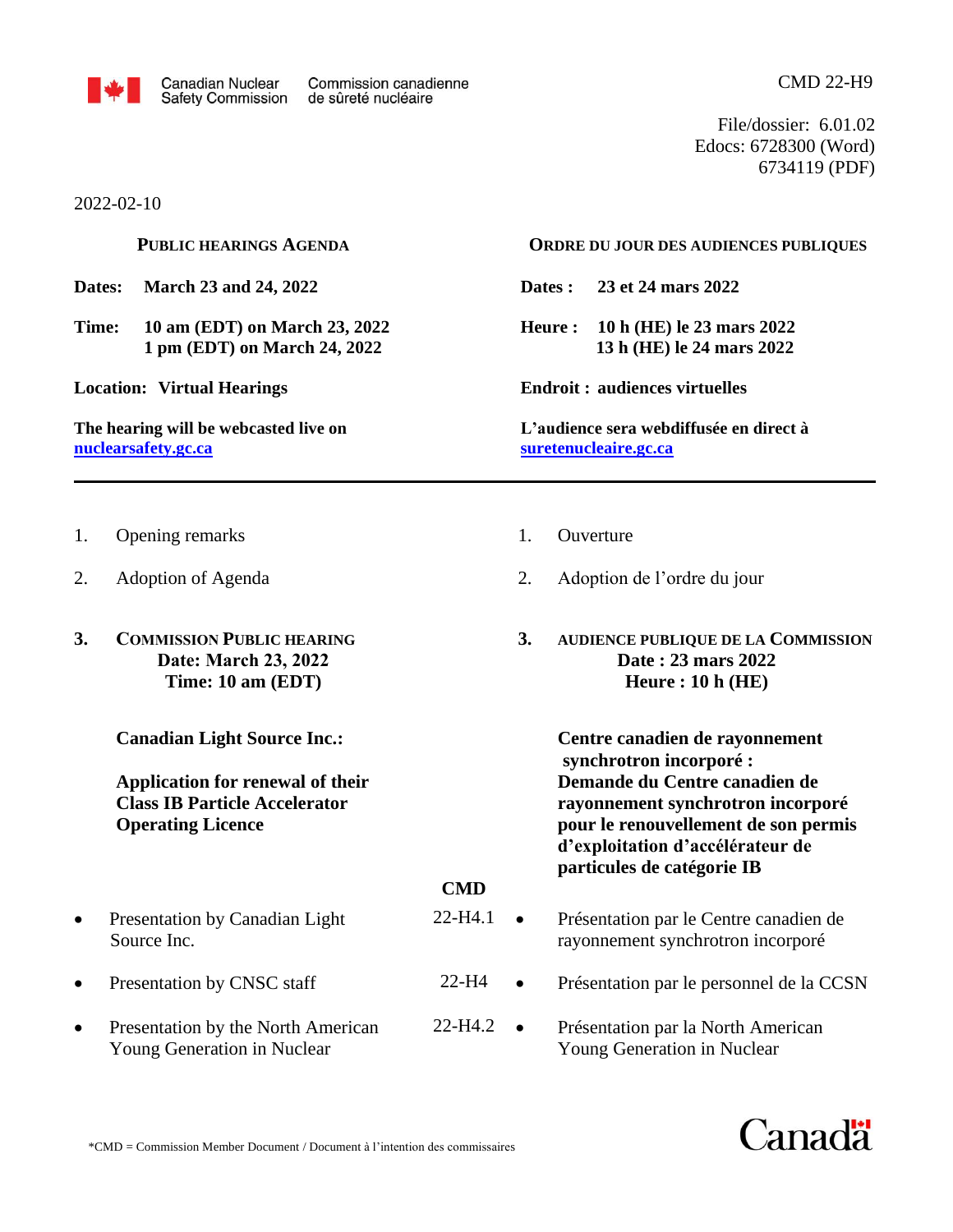| 4.        | <b>COMMISSION PUBLIC HEARING</b><br>Date: March 23, 2022<br>Time: 1 pm (EDT)                                                   |                     | 4.        | <b>AUDIENCE PUBLIQUE DE LA COMMISSION</b><br>Date: 23 mars 2022<br>Heure: $13h$ (HE)                                                                                   |
|-----------|--------------------------------------------------------------------------------------------------------------------------------|---------------------|-----------|------------------------------------------------------------------------------------------------------------------------------------------------------------------------|
|           | <b>TRIUMF Accelerators Inc.:</b><br>Application for renewal of operating<br>licence for its particle accelerator<br>facilities |                     |           | <b>TRIUMF Accelerators Inc.:</b><br>Demande pour le renouvellement de<br>son permis d'exploitation pour ses<br>installations dotées d'un accélérateur<br>de particules |
|           |                                                                                                                                | <b>CMD</b>          |           |                                                                                                                                                                        |
| $\bullet$ | Presentation by<br><b>TRIUMF</b> Accelerators Inc.                                                                             | 22-H6.1             | $\bullet$ | Présentation par<br><b>TRIUMF</b> Accelerators Inc.                                                                                                                    |
| $\bullet$ | Presentation by CNSC staff                                                                                                     | $22-H6$             | $\bullet$ | Présentation par le personnel de la CCSN                                                                                                                               |
| $\bullet$ | Presentation by the North American<br>Young Generation in Nuclear                                                              | 22-H6.3             | $\bullet$ | Présentation par la North American<br>Young Generation in Nuclear                                                                                                      |
|           | Presentation by BWXT Medical Ltd.                                                                                              | 22-H <sub>6.5</sub> | $\bullet$ | Présentation par BWXT Medical Ltd.                                                                                                                                     |
| $\bullet$ | Written submission from the<br>Sylvia Fedoruk Canadian Centre for<br>Nuclear Innovation Inc.                                   | 22-H <sub>6.2</sub> | $\bullet$ | Mémoire du Sylvia Fedoruk Canadian<br>Centre for Nuclear Innovation Inc.                                                                                               |
| $\bullet$ | Written submission from the<br>University of British Columbia                                                                  | 22-H6.4             | $\bullet$ | Mémoire de l'Université de la<br>Colombie-Britannique                                                                                                                  |
|           | Written submission from the<br><b>McMaster University</b>                                                                      | 22-H6.6             | $\bullet$ | Mémoire de<br>l'Université de McMaster                                                                                                                                 |
|           | Written submission from the<br><b>Canadian Nuclear Association</b>                                                             | 22-H6.7             | $\bullet$ | Mémoire de l'Association<br>nucléaire canadienne                                                                                                                       |
|           | Written submission from the<br><b>BC Cancer Research Institute</b>                                                             | 22-H6.8             | $\bullet$ | Mémoire du BC Cancer<br><b>Research Institute</b>                                                                                                                      |

**End of public hearings for March 23, 2022. The hearing on Cameco Corporation's application will begin at 1 pm (EDT) on March 24, 2022**

**Fin des audiences publiques pour le 23 mars 2022. L'audience publique sur la demande de Cameco Corporation débutera à 13 h (HE) le 24 mars 2022**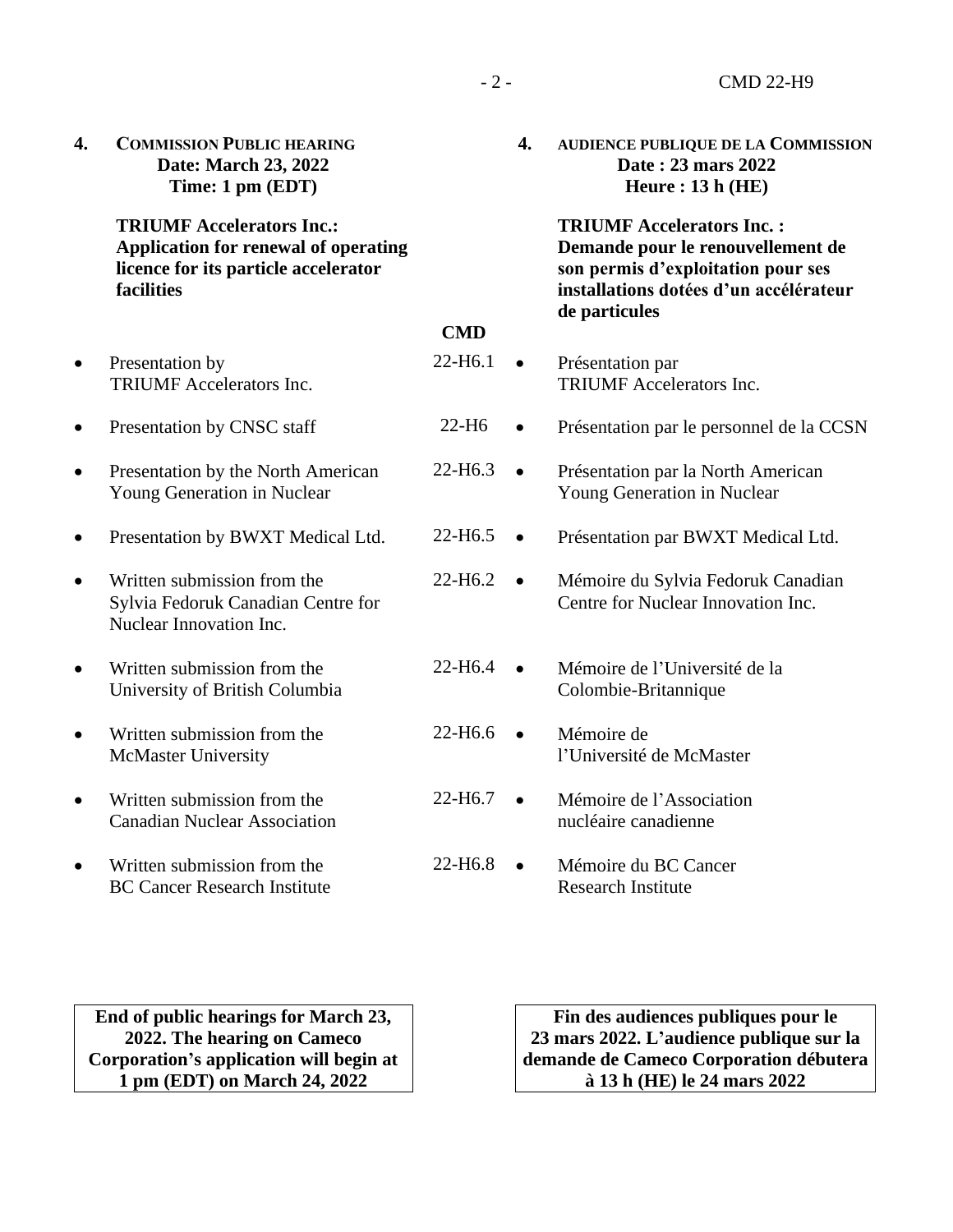| 5.        | <b>COMMISSION PUBLIC HEARING</b><br>Date: March 24, 2022<br>Time: 1 pm (EDT)                                                                             |                      | 5.        | <b>AUDIENCE PUBLIQUE DE LA COMMISSION</b><br>Date: 24 mars 2022<br>Heure: $13h$ (HE)                                                                           |
|-----------|----------------------------------------------------------------------------------------------------------------------------------------------------------|----------------------|-----------|----------------------------------------------------------------------------------------------------------------------------------------------------------------|
|           | <b>Cameco Corporation:</b><br>Application to amend its licence to<br>allow release of 18 Beaverlodge<br><b>Project properties from CNSC</b><br>licensing | <b>CMD</b>           |           | <b>Cameco Corporation:</b><br>Demande de modification du permis de<br>Cameco visant à retirer 18 propriétés<br>du projet Beaverlodge du contrôle de<br>la CCSN |
| $\bullet$ | Presentation by Cameco Corporation                                                                                                                       | 22-H5.1              | $\bullet$ | Présentation par Cameco Corporation                                                                                                                            |
| $\bullet$ | Presentation by CNSC staff                                                                                                                               | $22-H5$              | $\bullet$ | Présentation par le personnel de la CCSN                                                                                                                       |
| ٠         | Presentation by the Ya'thi Nene Land<br>and Resource Office                                                                                              | 22-H <sub>5.15</sub> | $\bullet$ | Présentation par le Bureau des terres et<br>des ressources de Ya'thi Néné                                                                                      |
|           | [Submission 22-H5.15 will be filed on<br>February 22, 2022]                                                                                              |                      |           | [Le mémoire 22-H5.15 sera déposé le<br>22 février 2022]                                                                                                        |
| $\bullet$ | Presentation by Victor Fern                                                                                                                              | $22-H5.10$ $\bullet$ |           | Présentation par Victor Fern                                                                                                                                   |
| $\bullet$ | Presentation by the Métis Nation<br>of Saskatchewan                                                                                                      | 22-H5.11             | $\bullet$ | Présentation par la Nation métisse<br>de la Saskatchewan                                                                                                       |
| $\bullet$ | Presentation by the Athabasca<br>Chipewyan First Nation                                                                                                  | 22-H5.13             | $\bullet$ | Présentation par la Première Nation des<br>Chipewyan d'Athabasca                                                                                               |
| ٠         | Presentation by the<br>Northern Saskatchewan Environmental<br><b>Quality Committee</b>                                                                   | 22-H5.12             | $\bullet$ | Présentation par le<br>Northern Saskatchewan Environmental<br><b>Quality Committee</b>                                                                         |
|           | Presentation by the Athabasca<br>Joint Engagement and Environmental<br>Subcommittee                                                                      | 22-H5.14             |           | Présentation par l'Athabasca Joint<br><b>Engagement and Environmental</b><br>Subcommittee                                                                      |
|           | Written submission from the<br><b>Canadian Nuclear Association</b>                                                                                       | $22-H5.2$            |           | Mémoire de l'Association<br>nucléaire canadienne                                                                                                               |
|           | Written submission from the<br><b>Saskatchewan Mining Association</b>                                                                                    | $22-H5.3$            | $\bullet$ | Mémoire de la<br>Saskatchewan Mining Association                                                                                                               |
|           | Written submission from<br>Kevin Lewandoski                                                                                                              | $22-H5.4$            |           | Mémoire de<br>Kevin Lewandoski                                                                                                                                 |
|           | Written submission from<br>Orano Canada Inc.                                                                                                             | 22-H <sub>5.5</sub>  | $\bullet$ | Mémoire d'<br>Orano Canada Inc.                                                                                                                                |